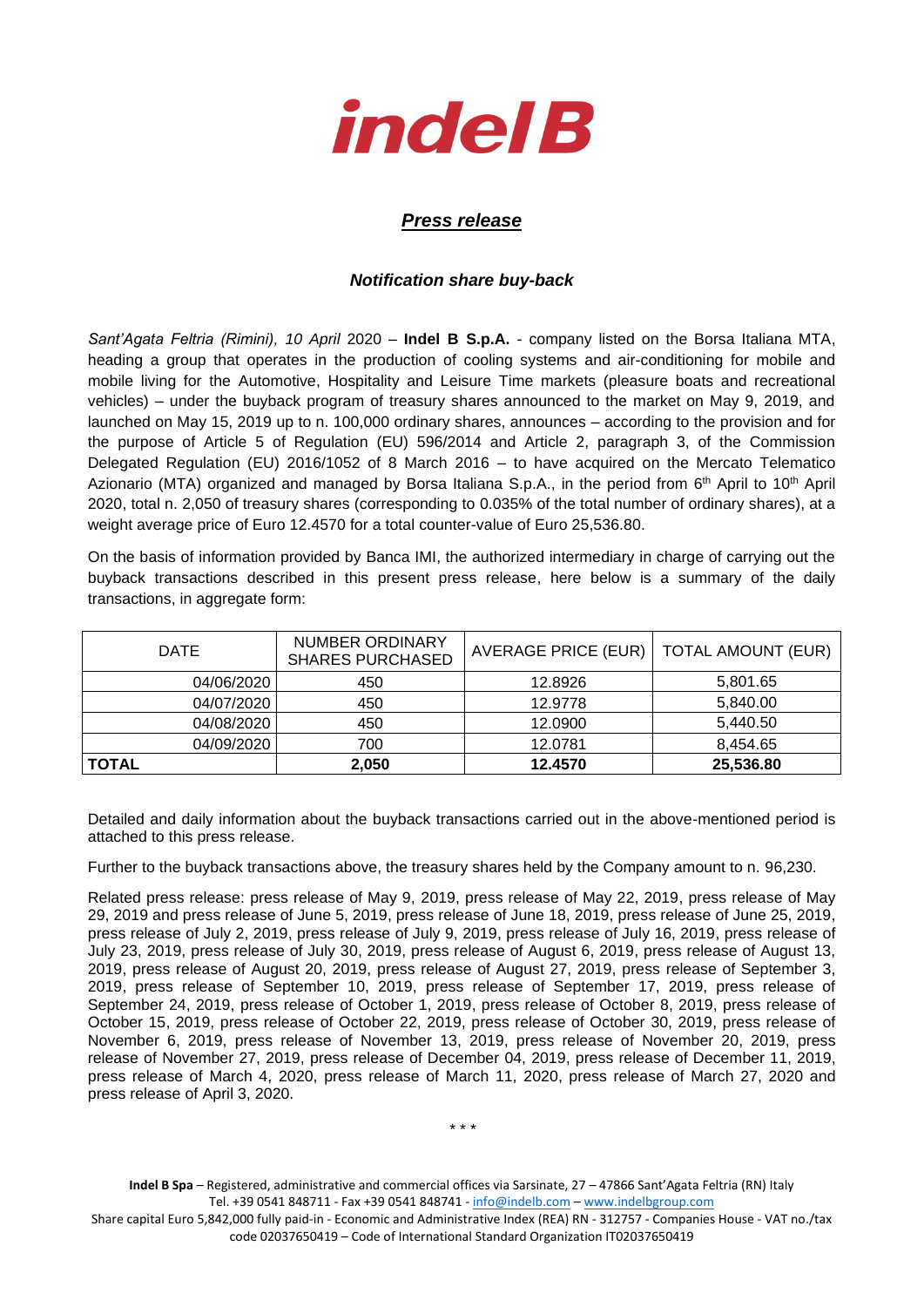This press release is available to the public at the Company's registered office, at Borsa Italiana, on the storage mechanism authorised by Consob "**1info**" [\(www.1info.it\)](file:///C:/Users/ddelietovollaro/AppData/Local/Microsoft/Windows/INetCache/Content.Outlook/T87B94UR/www.1info.it) and in the specific sections of the website [www.indelbgroup.com.](http://www.indelbgroup.com/)

\* \* \*

*Indel B S.p.A. is a company listed on the MTA segment of the Italian stock exchange and is controlled by AMP.FIN S.r.l., in turn held entirely by the Berloni family. Indel B S.p.A. heads an important Group that operates worldwide and*  has been active for the last 50 years in the mobile cooling sector applicable to the Automotive, Leisure time and *Hospitality cooling segments. The Group also operates in mobile climate control, with specific reference to the Automotive market, represented by commercial vehicles, minibuses, ambulances, agricultural and earth-moving machinery, and in the Cooling Appliances sector, which mainly comprises cellars for storing wine and small refrigerators for storing milk. The company has a market cap of approximately Euro 71 million.* 

## **Contact details**

| <i>INDEL B</i><br><b>POLYTEMS HIR</b><br><b>FAST-COM</b><br>Controller & IR<br>IR and Financial Disclosures<br><b>Media Relations</b><br>Consuelo Vagnini<br>Bianca Fersini Mastelloni<br>Paolo Santagostino<br>+39 0541 848 855<br>+39 06.69923324; +39 336742488<br>+39 349 3856585<br>consuelo.vagnini@indelb.com<br>b.fersini@polytemshir.it<br>paolo.santagostino@fast-com.it |  |
|------------------------------------------------------------------------------------------------------------------------------------------------------------------------------------------------------------------------------------------------------------------------------------------------------------------------------------------------------------------------------------|--|
|------------------------------------------------------------------------------------------------------------------------------------------------------------------------------------------------------------------------------------------------------------------------------------------------------------------------------------------------------------------------------------|--|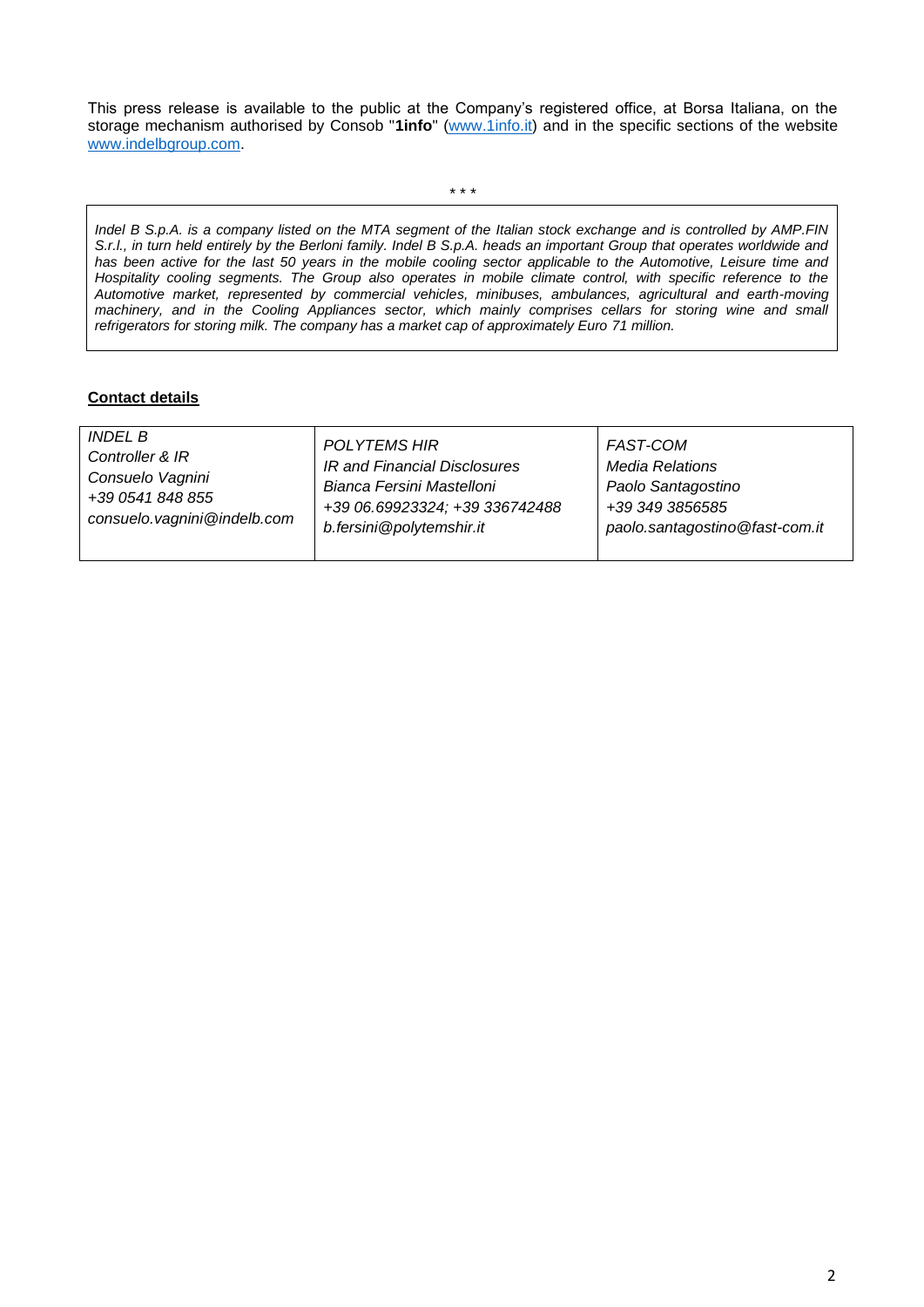## **Attached**

| Fill ID         | <b>Fill Date</b> | <b>Fill Time</b>                | B/S | <b>Country</b> | <b>Market</b> | <b>Security Ref. Fill Price</b> |       | Fill Qty       |
|-----------------|------------------|---------------------------------|-----|----------------|---------------|---------------------------------|-------|----------------|
| <b>IoPiROMK</b> |                  | 06/04/2020 10:51:08.555.361 Buy |     | IT.ico         | <b>MTA</b>    | <b>INDB</b>                     | 12,85 | 75             |
| <b>IoPiROML</b> |                  | 06/04/2020 10:51:08.555.361 Buy |     | IT.ico         | <b>MTA</b>    | <b>INDB</b>                     | 12,85 | 25             |
| loPiR2Fn        |                  | 06/04/2020 11:59:02.177.545 Buy |     | IT.ico         | <b>MTA</b>    | <b>INDB</b>                     | 13    | 60             |
| loPiR2Fo        |                  | 06/04/2020 11:59:02.177.545 Buy |     | IT.ico         | <b>MTA</b>    | <b>INDB</b>                     | 13    | 40             |
| loPiR2Fq        |                  | 06/04/2020 11:59:02.202.150 Buy |     | IT.ico         | <b>MTA</b>    | <b>INDB</b>                     | 12,85 | $\overline{7}$ |
| loPiR2G0        |                  | 06/04/2020 11:59:04.883.093 Buy |     | IT.ico         | <b>MTA</b>    | <b>INDB</b>                     | 12,85 | 43             |
| loPiRAca        |                  | 06/04/2020 16:48:00.992.795 Buy |     | IT.ico         | <b>MTA</b>    | <b>INDB</b>                     | 12,85 | 95             |
| loPiRBab        |                  | 06/04/2020 17:08:27.781.547 Buy |     | IT.ico         | <b>MTA</b>    | <b>INDB</b>                     | 12,85 | 55             |
| <b>loPiRBac</b> |                  | 06/04/2020 17:08:27.805.809 Buy |     | IT.ico         | <b>MTA</b>    | <b>INDB</b>                     | 12,8  | 5              |
| loPiRBb0        |                  | 06/04/2020 17:08:37.360.098 Buy |     | IT.ico         | MTA           | <b>INDB</b>                     | 12,85 | $\mathbf{1}$   |
| loPiRBvn        |                  | 06/04/2020 17:14:55.015.237 Buy |     | IT.ico         | <b>MTA</b>    | <b>INDB</b>                     | 12,95 | 44             |
|                 |                  |                                 |     |                |               |                                 |       |                |
| IzGStcE4        |                  | 07/04/2020 09:10:21.072.311 Buy |     | IT.ico         | <b>MTA</b>    | <b>INDB</b>                     | 12,85 | 50             |
| IzGSthH5        |                  | 07/04/2020 10:18:42.427.358 Buy |     | IT.ico         | MTA           | <b>INDB</b>                     | 13    | 50             |
| <b>IzGStICB</b> |                  | 07/04/2020 11:47:01.414.589 Buy |     | IT.ico         | <b>MTA</b>    | <b>INDB</b>                     | 13,05 | 50             |
| <b>IzGStuOB</b> |                  | 07/04/2020 16:13:18.683.295 Buy |     | IT.ico         | <b>MTA</b>    | <b>INDB</b>                     | 12,9  | 50             |
| <b>IzGStuOA</b> |                  | 07/04/2020 16:13:18.683.295 Buy |     | IT.ico         | <b>MTA</b>    | <b>INDB</b>                     | 13    | 100            |
| IzGStxH0        |                  | 07/04/2020 16:54:37.674.492 Buy |     | IT.ico         | MTA           | <b>INDB</b>                     | 13    | 50             |
| IzGSty1T        |                  | 07/04/2020 17:05:43.066.162 Buy |     | IT.ico         | <b>MTA</b>    | <b>INDB</b>                     | 13    | 100            |
|                 |                  |                                 |     |                |               |                                 |       |                |
| JABu1WbM        |                  | 08/04/2020 09:24:55.808.510 Buy |     | IT.ico         | <b>MTA</b>    | <b>INDB</b>                     | 12,3  | 50             |
| JABu1Z9L        |                  | 08/04/2020 10:36:32.071.296 Buy |     | IT.ico         | MTA           | <b>INDB</b>                     | 12,3  | 50             |
| JABu1ZFa        |                  | 08/04/2020 10:39:32.138.733 Buy |     | IT.ico         | <b>MTA</b>    | <b>INDB</b>                     | 12,3  | 50             |
| JABu1Zpz        |                  | 08/04/2020 10:59:45.486.516 Buy |     | IT.ico         | <b>MTA</b>    | <b>INDB</b>                     | 12,15 | 10             |
| JABu1Zr8        |                  | 08/04/2020 11:00:45.509.380 Buy |     | IT.ico         | <b>MTA</b>    | <b>INDB</b>                     | 12,15 | 40             |
| JABu1aKk        |                  | 08/04/2020 11:17:45.888.426 Buy |     | IT.ico         | <b>MTA</b>    | <b>INDB</b>                     | 12,15 | 11             |
| JABu1aLz        |                  | 08/04/2020 11:18:45.910.177 Buy |     | IT.ico         | <b>MTA</b>    | <b>INDB</b>                     | 12,15 | 39             |
| JABu1ah5        |                  | 08/04/2020 11:31:27.408.092 Buy |     | IT.ico         | <b>MTA</b>    | <b>INDB</b>                     | 12,05 | 26             |
| JABu1aiY        |                  | 08/04/2020 11:32:27.429.570 Buy |     | IT.ico         | <b>MTA</b>    | <b>INDB</b>                     | 12,05 | 24             |
| JABu1azp        |                  | 08/04/2020 11:45:27.741.198 Buy |     | IT.ico         | <b>MTA</b>    | <b>INDB</b>                     | 12    | 30             |
| JABu1cc3        |                  | 08/04/2020 13:04:30.129.538 Buy |     | IT.ico         | <b>MTA</b>    | <b>INDB</b>                     | 11,9  | 50             |
| JABu1hfV        |                  | 08/04/2020 16:14:28.190.044 Buy |     | IT.ico         | <b>MTA</b>    | <b>INDB</b>                     | 11,8  | 40             |
| JABu1j5X        |                  | 08/04/2020 16:52:42.138.614 Buy |     | IT.ico         | <b>MTA</b>    | <b>INDB</b>                     | 11,7  | 9              |
| JABu1j7R        |                  | 08/04/2020 16:53:42.161.241 Buy |     | IT.ico         | <b>MTA</b>    | <b>INDB</b>                     | 11,7  | 21             |
|                 |                  |                                 |     |                |               |                                 |       |                |
| JL2eUDod        | 09/04/2020       | 09:36:26.886.586 Buy            |     | IT.ico         | <b>MTA</b>    | <b>INDB</b>                     | 11,9  | 50             |
| JL2eUDob        | 09/04/2020       | 09:36:26.886.586 Buy            |     | IT.ico         | <b>MTA</b>    | <b>INDB</b>                     | 12    | 50             |
| JL2eUFq6        | 09/04/2020       | 10:12:28.667.900 Buy            |     | IT.ico         | <b>MTA</b>    | <b>INDB</b>                     | 12    | 70             |
| JL2eUINB        | 09/04/2020       | 11:04:05.870.581                | Buy | IT.ico         | <b>MTA</b>    | <b>INDB</b>                     | 11,75 | 50             |
| JL2eUIN9        | 09/04/2020       | 11:04:05.870.581 Buy            |     | IT.ico         | <b>MTA</b>    | <b>INDB</b>                     | 11,8  | 50             |
| JL2eUSWN        | 09/04/2020       | 16:23:20.654.961                | Buy | IT.ico         | <b>MTA</b>    | <b>INDB</b>                     | 12,1  | 80             |
| JL2eUU4I        |                  | 09/04/2020 17:00:12.682.101 Buy |     | IT.ico         | <b>MTA</b>    | <b>INDB</b>                     | 12,15 | 80             |

**Indel B Spa** – Registered, administrative and commercial offices via Sarsinate, 27 – 47866 Sant'Agata Feltria (RN) Italy Tel. +39 0541 848711 - Fax +39 0541 848741 - [info@indelb.com](mailto:info@indelb.com) – [www.indelbgroup.com](http://www.indelbgroup.com/)

Share capital Euro 5,842,000 fully paid-in - Economic and Administrative Index (REA) RN - 312757 - Companies House - VAT no./tax code 02037650419 – Code of International Standard Organization IT02037650419